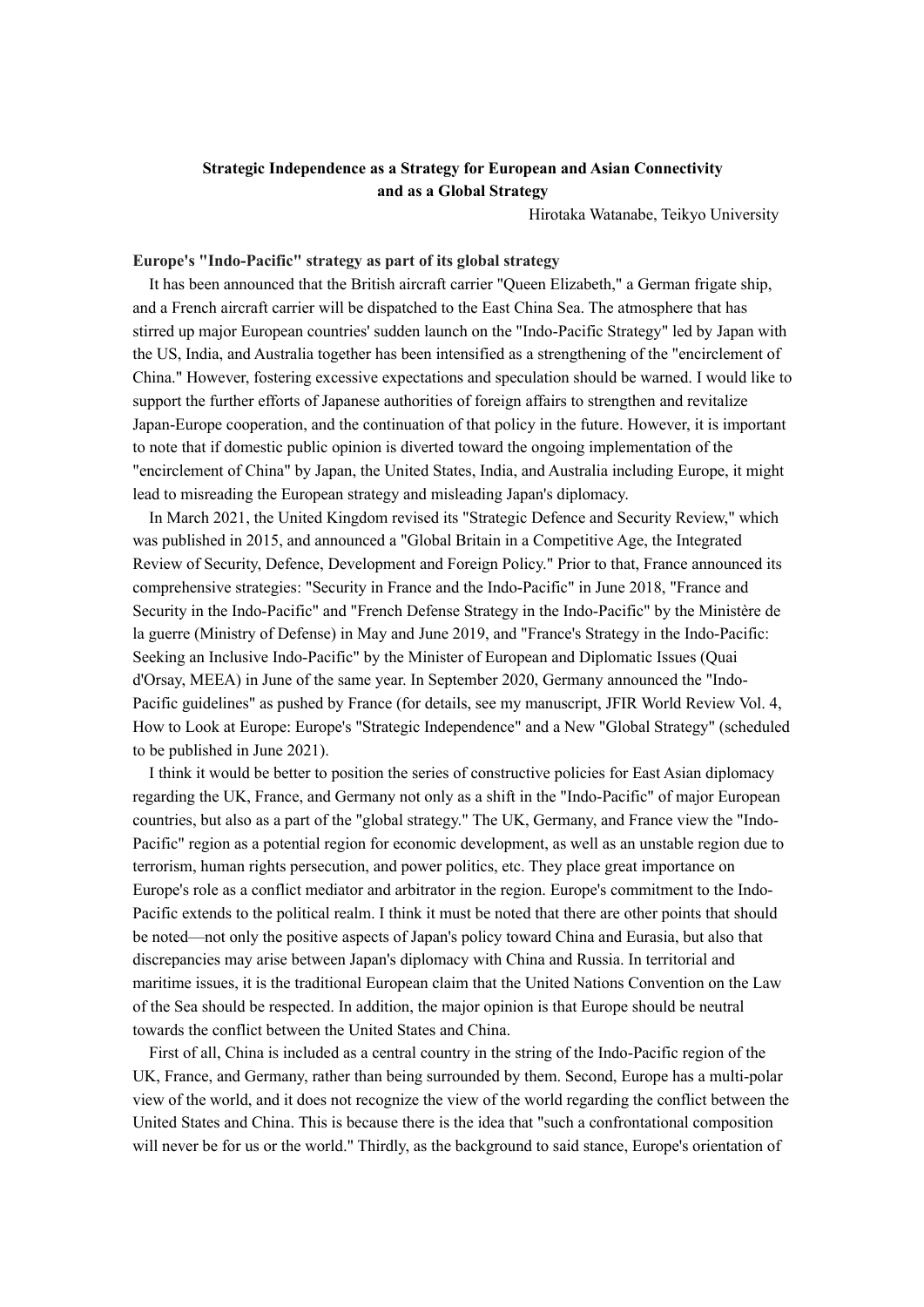"strategic independence" is intensifying amid the confusion of the U.S.-Europe relations since the birth of the Trump administration, and Europe has started to consider that it should naturally commit to Asia because of concerns that it will be behind the United States and China in Asia where further development is expected. Fourth, in that sense, Europe's "strategic independence" is a goal for the development of regional integration through digital transformation in the region and the improvement of international competitiveness in terms of environment (green deals), etc. and at the same time, it seems to also have the meaning of a global strategy, which is an international policy as a global player and the establishment of an external presence.

#### **Power shift and loss of confidence in Europe: Strategic independence in a multi-polar world**

The background to this is a major transformation of the international order and European selfawareness.

Since the early 2010s, Europe began to be very aware of the multipolarization and rise of China. Long after the end of the Cold War, France and other countries began to make claims about multipolarization. This was a strategic objective in response to the single-pole rule of the United States, but it has become a reality since the beginning of the 21st century as China emerged. While multipolarization has a number of meanings, the difference from Japan's perception is that it emphasizes the shadow thrown on the influence of the United States.

Although there were high expectations from Europe for the Obama administration, unlike the Bush administration, expectations changed to disappointment partway through. In the Trump era, the US-Europe relationship became unstable, including the conflict over NATO's defense budget burden rate, the tariff war, and the Iran agreement, and Europe no longer has any expectations for a major shift following the Biden administration. On the other hand, the rise of China not only covers the economy, but also politics, military, and security.

The second point is the reduced influence of Europe. In particular, at the Copenhagen conference on climate warming in December 2009, Europe was preparing a bold proposal, positioning the conference as an important conference to discuss the "post-Kyoto Protocol." But as a result, the United States and China—the two largest carbon-emitting countries—indicated their reluctance, and the claims made by Europe were not accepted. The so-called "G2 (US and China)", an international system, impressed people. On the other hand, it amplified the so-called "European skepticism." In addition, a meeting was held just before the summit in London in the same year, and an agreement was reached for the creation of the "US-China Strategic and Economic Dialogue," which was a significant blow to Europe.

Europe's confidence has been significantly shaken in front of the so-called world's "power shift," namely the rise of China and an increase in economic weight to Asia, including India and East Asia. According to Hasnale, a well-known international political scholar in France, Europe was led to have the pessimistic view that "Europe is no longer one pole of the multipolarized world." Another prominent China researcher, Godement, set up the concept of a pair of opposites, "winner" and "loser," and put Europe and Japan as the "losers<sup>i</sup>."

Such a view was also shared in the 2010 EU Institute for Security Studies report<sup>ii</sup>. Although China is still a developing country, it is a "major developing country," and it has already turned from a revolutionary power to a status quo power. In addition, it seemed that such changes in the identity of China had begun to change China's pattern in international behavior. Rather than being competitive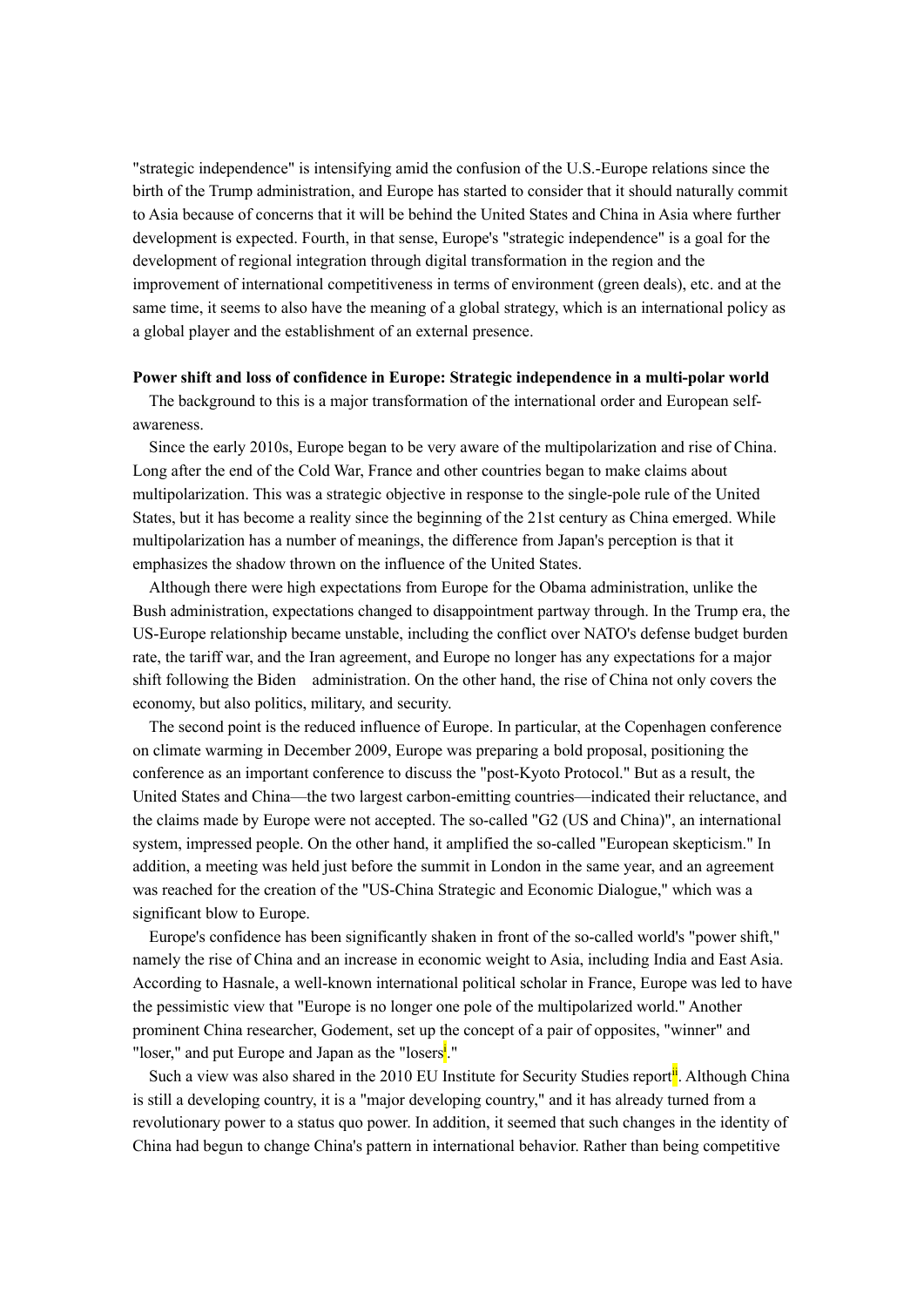against the United States, China became more cooperative and encouraged itself to participate in regional cooperation, rather than having hopes for a change in the regional power structure. The report developed a somewhat optimistic argument that affluence would lead to peaceful action.

This loss of confidence in Europe will lead to the search for its own policy on China and Asia as "strategic independence" in the 2016 "Global Strategy," following the period of weakened trust towards the United States in the Obama and Trump eras.

#### **The EU's bilateral policy on China**

After the end of the Cold War, times when there was an intimate relationship between China and Europe alternated.

After the end of the Cold War, the European Commission announced a "New Asia Strategy" in 1995, and adopted "A Long Term Policy for China-Europe Relations" in 1998, which clarified a long-term strategy for the relationship with China in the same year, and a communique "Building a Comprehensive Partnership with China" in 1998. The latter was a practical starting point for today's policy on China. In 2002, the EU announced the "Country Strategy Paper: China 2002-2006," and in the next year, China announced the first white paper on EU relations. In September 2003, the European Commission adopted a policy paper called "A maturing partnership - shared interests and challenges in EU-China relations." In this year, the aforementioned "Comprehensive Partnership," was concluded in the form of a "more strategic partnership," started in earnest. The 1st EU-China Strategic Dialogue (London) was launched in December 2005. In October 2006, the European Commission adopted the communique, "EU-China: Closer partners, growing responsibilities" and "A Policy Paper on Trade and Investment."

 The EU's multipolarization orientation was clearly demonstrated by its approach to China. To be specific, first of all, China participated in the EU-led global navigation satellite system development plan (Galileo program), which competes with the U.S. Global Positioning System (GPS). China has provided a large amount of financial assistance for this project. Second, EU member states supporting China's participation insisted on lifting the ongoing embargo on arms exports to China that has been in place since 1989. Third, China supported the euro while stimulating trade with the EU at the same time. Challenging the international monetary system which is the dollar system, China has increased its foreign currency reserves of euro and enhanced the diversification of foreign currencies. In other words, China attempted to drive a wedge between the Western system of the United States and Europe by participating in the Galileo program and supporting the euro. The EU, on the other hand, was in line with China's multipolarization orientation to some extent.

However, friction between the EU and China has surfaced since the late 2000s. At that time, the EU was opposed to China's unfair trade practices, depreciation of the yuan, political barriers, and on the other hand, China was opposed to the EU's lack of considering China as a market economy country in the WTO framework. As a result, the EU-China High Level Meeting was inaugurated in April 2008. In July of the same year, the European Commission removed Chinese contractors from the second phase of the Galileo program, and the EU was antagonistic to China by pointing out China's unfair trade practices, neglect of intellectual property rights, and lack of mutual respect in open bidding, and so on. In addition, for China, the extension of the EU's coverage to the former Eastern European countries in 2005 meant that the EU was aligned with the US strategy of incorporating the Eastern European countries to the west. In December of the same year, the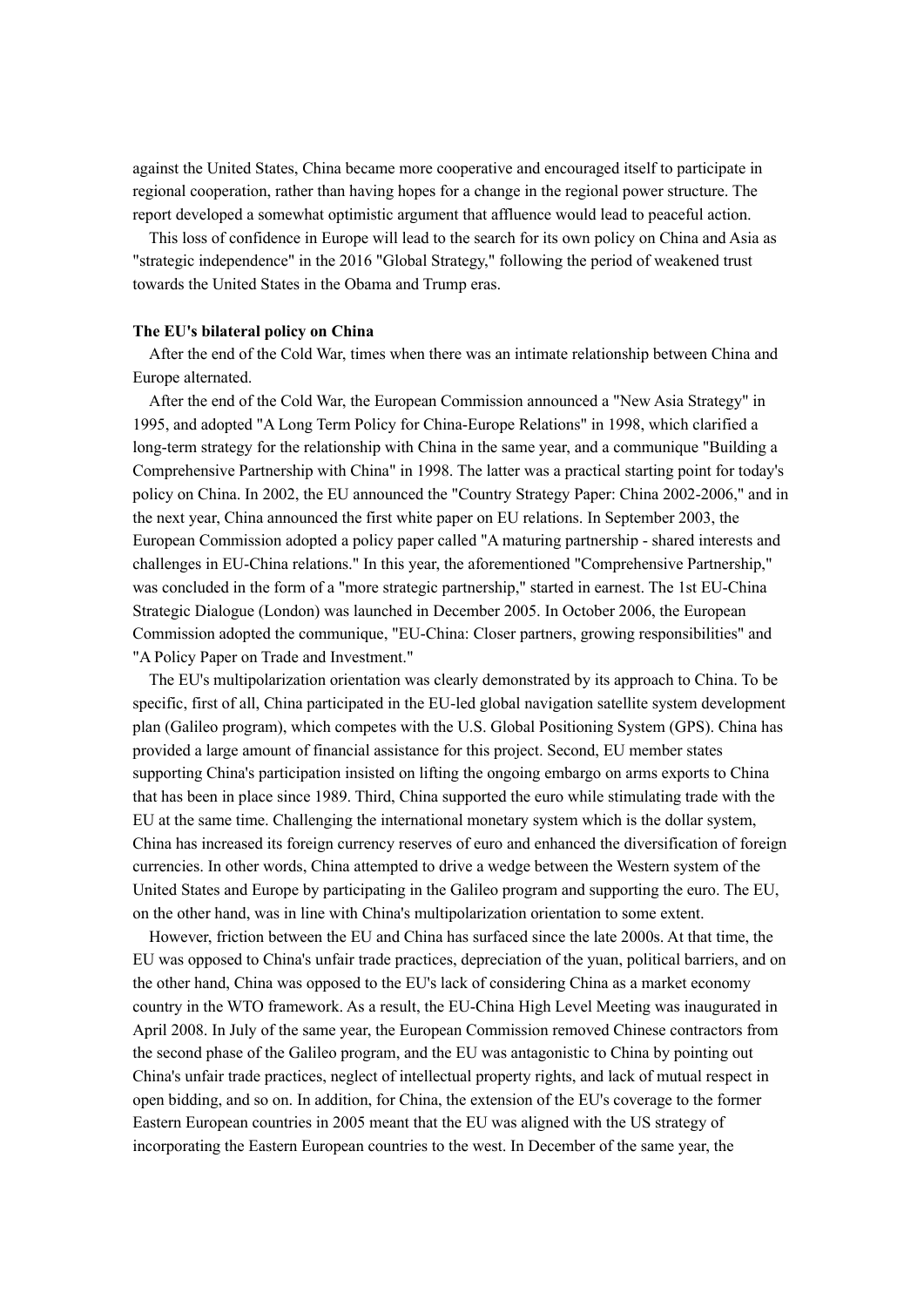"Strategic Dialog" was established between the EU and China, as previously pointed out, in order to restore the situation. It also revealed the contention over human rights issues. In March 2008, the riot control in Lhasa in Tibet was a big shock to the world. In the opening ceremony of the Olympic Games in Beijing in the same year, the Prime Minister of the United Kingdom, the Chancellor of Germany, and the Prime Minister of Italy were absent, and consequently the EU-China Summit, which was scheduled in November, was postponed.

However, the friction between Europe and China has been alleviated during the euro crisis since 2009. China purchased a large amount of non-performing euro loans to put Europe under an obligation, and wanted the EU to be the balancer of the U.S. hegemony along with China by supporting the euro. The approach of EU countries toward China has once again become more pronounced.

Such a view started to change significantly after Xi Jinping took office in the Chinese government in  $2012^{\mathbf{ii}}$ . This was because Xi Jinping spoke about the "Chinese Dream" and began proposing the "Belt and Road Initiative." This meant China's expansion strategy in Eurasia. A major explicit policy change was the announcement of the EU's strategy for China in March 2019, called "EU-China – A strategic outlook." In the strategy, China was characterized as (1) a negotiating partner, (2) an economic competitor, and (3) a system rival. In particular, the fact that China has been characterized as a "system rival" has gained great attention. On March 22, 2021, the EU Foreign Affairs Council adopted sanctions against four government officials and one organization in the Xinjiang Uighur area for human rights violations. The EU's sanctions against China have been the first in about 30 years since the immediate aftermath of the Tiananmen Square incident. Already in December of 2020, the EU has introduced a system that is easy for the member states to agree on in the form of a "global human rights sanctions system" and has strengthened its actions in this area.

#### **China in the "Eurasian connectivity"**

However, that does not mean that China has been isolated in the EU's policy towards "Eurasia." The EU adopted the "Europe-Asia connectivity strategy" in September 2018, which advocates the connection of transport networks, the connection of digital networks including common standards and infrastructure development, the connection of energy networks focusing on renewable energy, human exchange, bilateral cooperation, multilateral cooperation, and international cooperation, and aims to invest in infrastructure in cooperation with international organizations. The principle of the strategy in Asia emphasized market efficiency, transparency, and adherence to international rules. In the Asia-Europe Meeting (ASEM) in the next month of the same year, Mr. Juncker, President of the European Commission, and Chinese Premier Li Keqiang agreed to ensure the exertion of multiplier effects of the Chinese Belt and Road Initiative concept and EU's Europe-Asia connectivity strategy. The aforementioned sanctions imposed by the EU against government officials in March 2021 cover not only officials from China, but also those of Russia, North Korea, South Sudan, Libya, and Eritrea, and military officials who are the principal architects of the Myanmar military coup. Rather than only targeting China, the sanctions take on a comprehensive form, which take into account the universality of the EU's humanitarian position.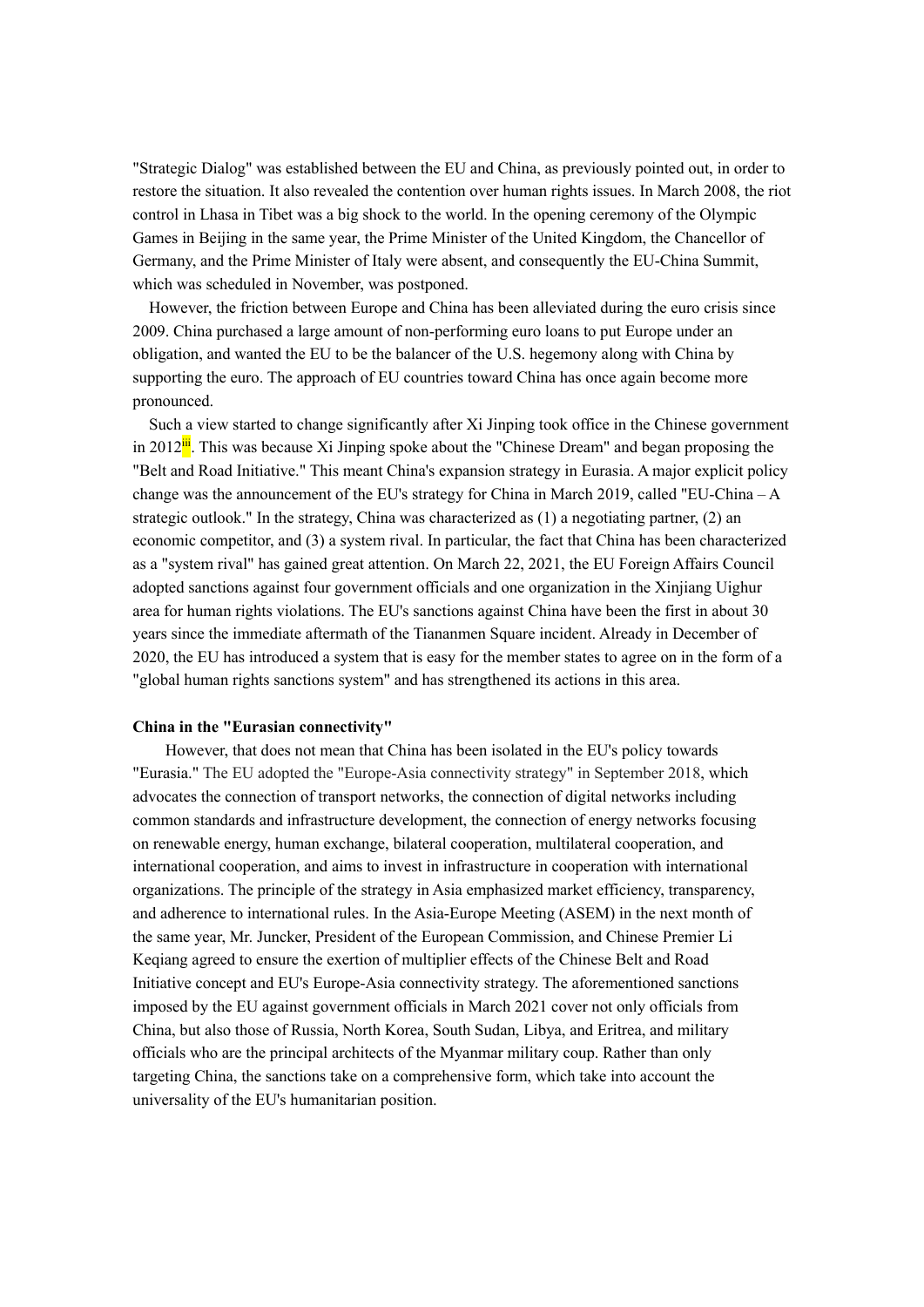In addition, the EU and China concluded a Comprehensive Agreement on Investment (CAI) at the end of last year. In short, Europe's attitude toward China contains both "vigilance" and "approach" strategies. Europe has strongly expressed its "neutrality" in relations between the United States and China with the EU's serious view that it is only a matter of time before China surpasses the United States. At the end of last year, a survey conducted by the European Council on Foreign Relations (ECFR)<sup>iv</sup> also found that 60 percent of people in Europe support "neutrality" regarding the U.S.-China conflict. Europe's true intention is that it does not want to get involved in the U.S.-China bilateral conflict, called the "New Cold War."

## **The EU's envisaged solution to the dispute between Japan and China**

In light of this, it is better to consider the dispatch of ships to the Indo-Pacific Ocean by England, Germany, and France which was introduced at the beginning of this paper as a part of the Eurasian and global strategy to include China, rather than as a "containment of China."

Europe is refraining from commenting on the territorial conflict and historical issues in East Asia. The report of the European Union Institute for Security Studies, "Pride and prejudice: maritime disputes in Northeast Asia," proposes a solution based on the basic theories of European integration, the idea of "neofunctionalism<sup>y</sup>." In other words, it is a way to explore the process of political reconciliation by building a cooperative system in areas and fields where common interests can be found and agreed on.

The transformation of the international structure in Asia is characterized by the asymmetry of Japan-China power with the power shift as the background, the competition between the United States and China, and the Japan-US alliance (U.S.-China conflict) and China. In this regard, the policy of the United States is a strategic encirclement of China, which is intended to suppress the "challenger" against the United States. The report analyzes China's view considering Japan as an agent of the U.S. hegemony

In that regard, the conflict between Japan and China has arisen due to four reasons: The uplift of nationalism of both countries, the mutual historical conflict, the fact that leaders are using external threats to boost domestic politics, and the fact that the mutual response is causing a negative spiral phenomenon.

First, with regard to the uplift of nationalism, a public opinion poll found that the mutual likability between Japan and China is very poor, being between 6 to 11 percent. The report describes the psychological situation of the people from both countries behind the Senkaku territorial disputes: China is trying to demonstrate the revival of the Great Power, and on the other hand, Japan is trying to give off the impression of "strong Japan" contrary to the country's stagnation.

However, the report points out that the factors preventing conflict between Japan and China are the self-esteem and prejudice of both countries, based on the presupposition that the historical conflict is resolvable, introducing the case example of postwar reconciliation between Germany and France despite the experience of the Nazi era. For Japan and China to reconcile, it is essential for both sides to give up and accept their pasts.

On the other hand, economic exchanges between the two countries, Track 2, and student-privatecultural exchanges are developing. The report offers the opinion that a breakthrough should be found in improving confidence-building through cooperation in these fields. To that end, the following should be utilized: Functional cooperation by field through Joint Development Agreement, Joint Oil